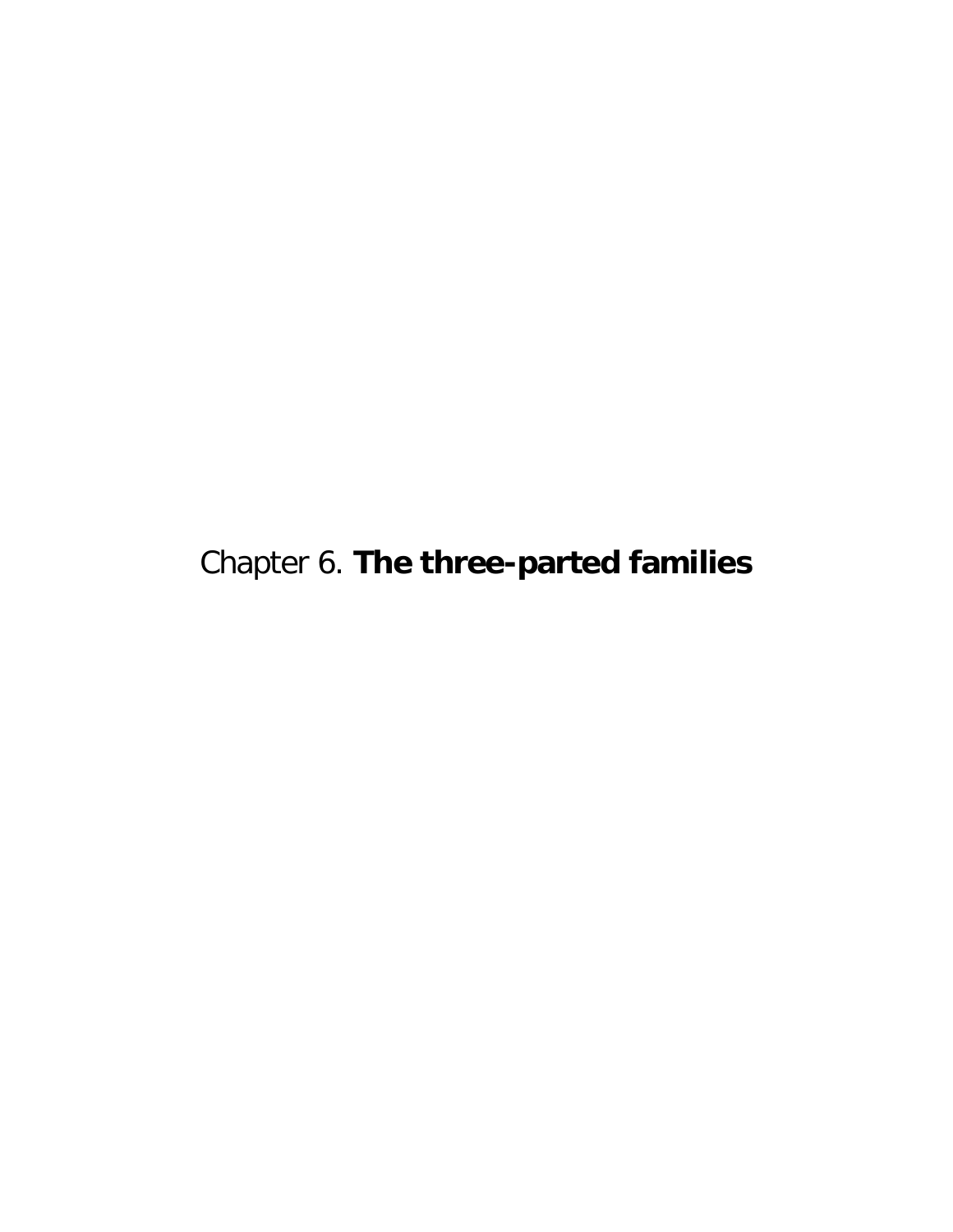## The three-parted families: Polygonaceae and Liliaceae

## **POLYGONACEAE** (Buckwheat Family)

**General physiognomy**. Mostly herbaceous plants with simple leaves in basal rosettes, or, if cauline, attached to swollen nodes, sometimes with papery stipules. Flowers tiny (< 2 mm) normally pink or whitish, and arranged in dense clusters or corymbs. Sepals and petals similar to each other, flowers showing 4 to 6 tepals in two identical series.

**Vegetative morphology**. Herbaceous annuals, perennials, and small shrubs with jointed stems; simple, alternate leaves with un-toothed, smooth margins, frequently arranged in basal rosettes in annual species. Stem (cauline) leaves frequently attached to swollen nodes, with sometimes papery stipules, called **ochreas**, sheathing the base of the petiole.

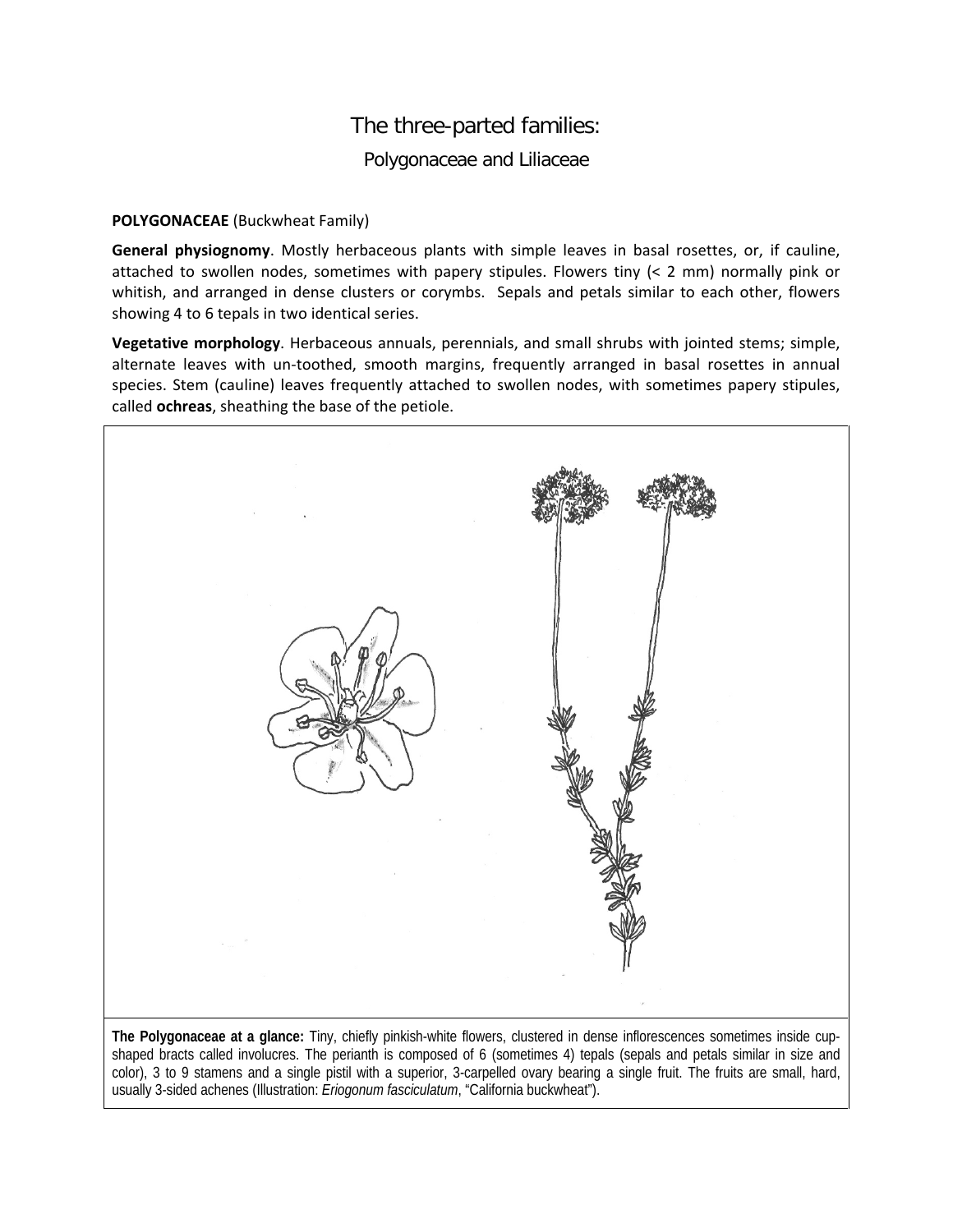**Reproductive morphology.** Flowers are tiny, normally pinkish-white, but sometimes also green, brownish, yellow, or red, and grouped in dense clusters of umbels, cymes, spikes, or racemes; sometimes inside cup- or vase-shaped bracts called **involucres**. The perianth is composed of 4 to 6 tepals (no distinction between sepals and petals), 3 to 9 stamens, and a single pistil with a superior, 3 sided ovary and 3 styles. The fruits are small, hard, usually 3-sided achenes.

**Taxonomic relationships**. The floral plan of a typical flower in the buckwheat family is different from most other families, especially those species that have 6 tepals, 9 stamens, and a 3-sided ovary. Nonetheless, some species that feature green, wind-pollinated flowers might be mistaken for members of the related goosefoot family (Chenopodiaceae) or amaranth family (Amaranthaceae). Those families, however, lack papery stipules on their leaves and do not have 3-sided ovaries.

**Biodiversity and distributions**. Over 1,100 species widespread throughout the globe, most richly represented in the northern hemisphere, with a few species in tropical areas. Arid Western North America (California, Arizona, Nevada, and Colorado) is rich in species of the subfamily Eriogonoideae. Among the species in this subfamily, the Californian desert buckwheat (*Eriogonum* spp.) has radiated spectacularly in the region into more than 120 species and a similar number of subspecies nested within those species, occupying a panoply of ecological niches, from desert scrub, to moving sand-dunes, to montane chaparral, to coastal scrubs. No other part of the world harbors the immense biodiversity of *Eriogonum* buckwheats that are found in California.

**Economic uses and ethnobotany**. Some of the edible plants in the family include the tropical sea-grape (*Coccoloba uvifera*), whose sweet fruit bunches are commonly found in beaches of the Caribbean; rhubarb (*Rheum rhabarbarum*) cooked in winter for it mildly acidic, fruity, leaf stalks (i.e., the enlarged petioles and midveins); the French sorrel (*Rumex acetosa*) used as cooking greens, and the buckwheat (*Fagopyrum esculentum*), an economically important pseudo-cereal used frequently in Asian cuisine to make soba noodles.



*of wheat, rye, barley, vetches, oats and peas…"* William Shakespeare *The Tempest*, Act 4, Sc. 1

In Roman mythology, Ceres—also called Demeter in the Greek tradition—was the goddess of agriculture, the benign and generous overseer of bountiful harvests. In her honor, we give the name **cereals** to those carbohydrate-rich seeds that provide us with the majority of our calories and keep us going. Together with the seeds of

Ceres, Roman goddess of agriculture (English engraving ca. 1789)

legumes, called **pulses**, and **tubers** such as the potato, cereals form the base of a balanced diet: Cereals and tubers provide the bulk of our calories in the form of starch—the main fuel for our metabolic engines—while pulses provide quality protein necessary to build muscle. All cereals belong in the grass family, the Poaceae, and include such important foods as wheat, rice, corn, barley, oats, and millet. Their grains are rich in starch, and can be ground into flour that is then used to make baked loaves or flattened *tortillas*. We seem to have evolved our most productive agriculture, and indeed our whole civilization, around the cultivation of these grain-yielding grasses.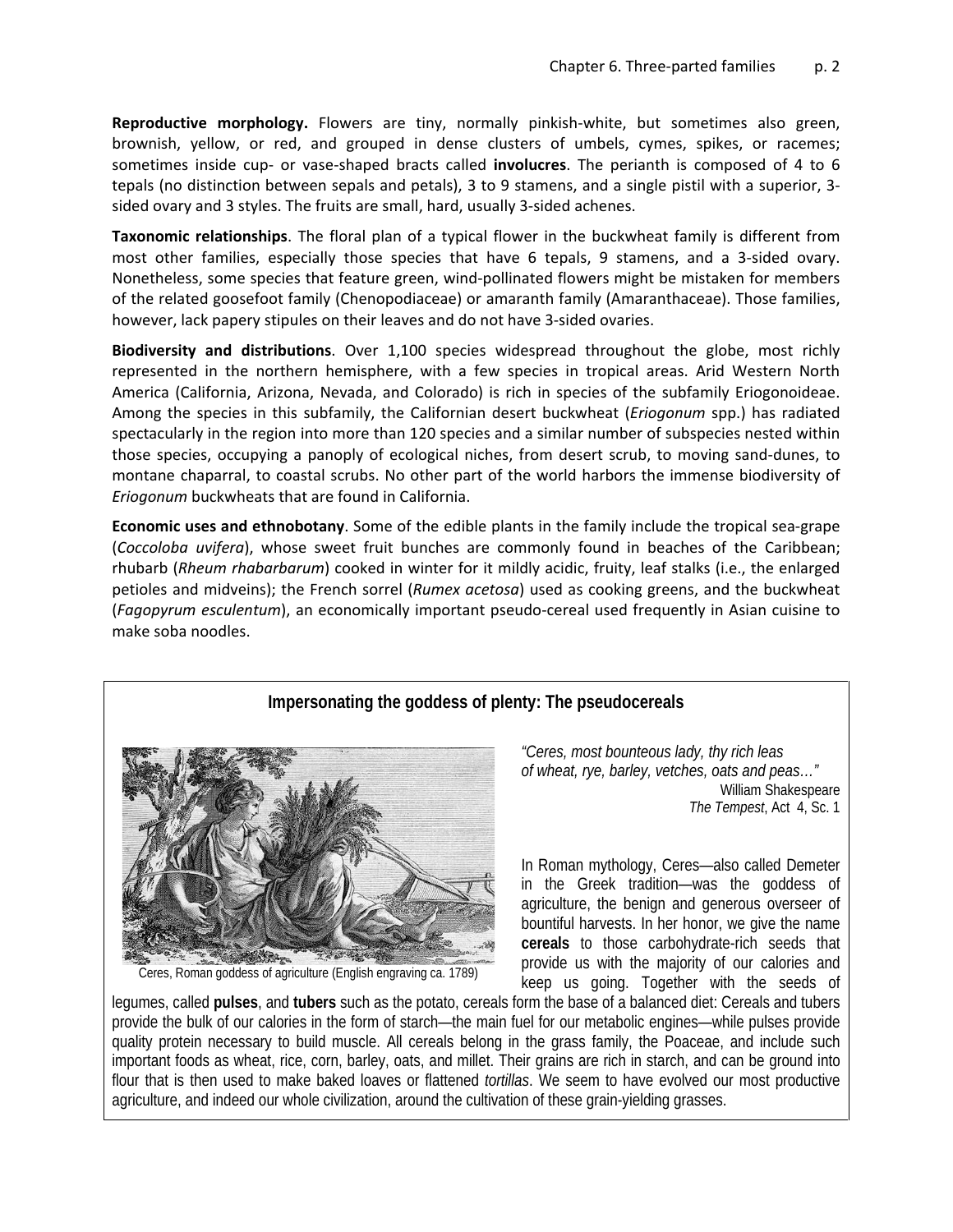However, in some parts of the world early farmers learned to cultivate plants that also produce starchy seeds but belong in families quite distant from the grasses. The fruit of these plants is normally an achene and not a caryopsis, and they belong in the dicotyledons not in the monocots. They look nothing like a grass, but their agricultural use is the same as that of grasses, that is, to provide bulk carbohydrates for humans consuming them. For this reason, we call these species **pseudocereals**, Pseudocereals arose independently in different civilizations as an alternative to the cultivation of true cereals. The main pseudocereals in the world are buckwheat, amaranth, and quinoa. **Buckwheat** (*Fagopyrum esculentum*) belongs in the Polygonaceae and was first domesticated in China some 6000 years BP. It is now a major crop in Asia, where it is consumed in various forms, especially for noodles. **Amaranth** (*Amaranthus* spp., family Amaranthaceae) was domesticated in Mexico, Central, and South America over 5000 years ago. It was known as *huauhtli* in Nahuatl, the language of the Aztecs, and is still successfully cultivated in Central Mexico. **Quinoa** (*Chenopodium quinoa*, family Chenopodiaceae) was domesticated in the Andes by the Quechua people and is still widely cultivated today as a healthy, high-protein and non-gluten grain.

There is evidence that all three pseudocereals originated as weeds of true cereals. The farming process selects weeds that resemble the crop they infest by acquiring the same life cycle, environmental preferences, and seed propagation mode. After long periods of selection by plowing and farming, the weeds become perfect "**crop mimics**", very similar to their host crop in their agricultural requirements and life cycle. At this point, many traditional farmers simply have given up and started cultivating the weed instead of the original crop. Quinoa and amaranth, which originated as weeds of potatoes and corn, have the added advantage that their leaves can be eaten as nutritious greens during their juvenile stages.

**California genera and species**. The region has 17 native genera and four non-native or partly nonnative genera. Locally common plants include the following:

*Eriogonum fasciculatum* (California buckwheat) – The most abundant native buckwheat (*Eriogonum*) in our area. Perennial small shrub, small pinkish-white flowers subtended by involucral bracts in dense umbel-shaped clusters that change into a coppery brown as they age. Acicular leaves in cauline clusters or fascicles.

*Polygonum arenastrum* (knotweed) – Dense prostrate annual with slender but tough, wiry stems. Leaves with a conspicuous basal sheath (ochrea). White pale flowers borne in leaf axils.



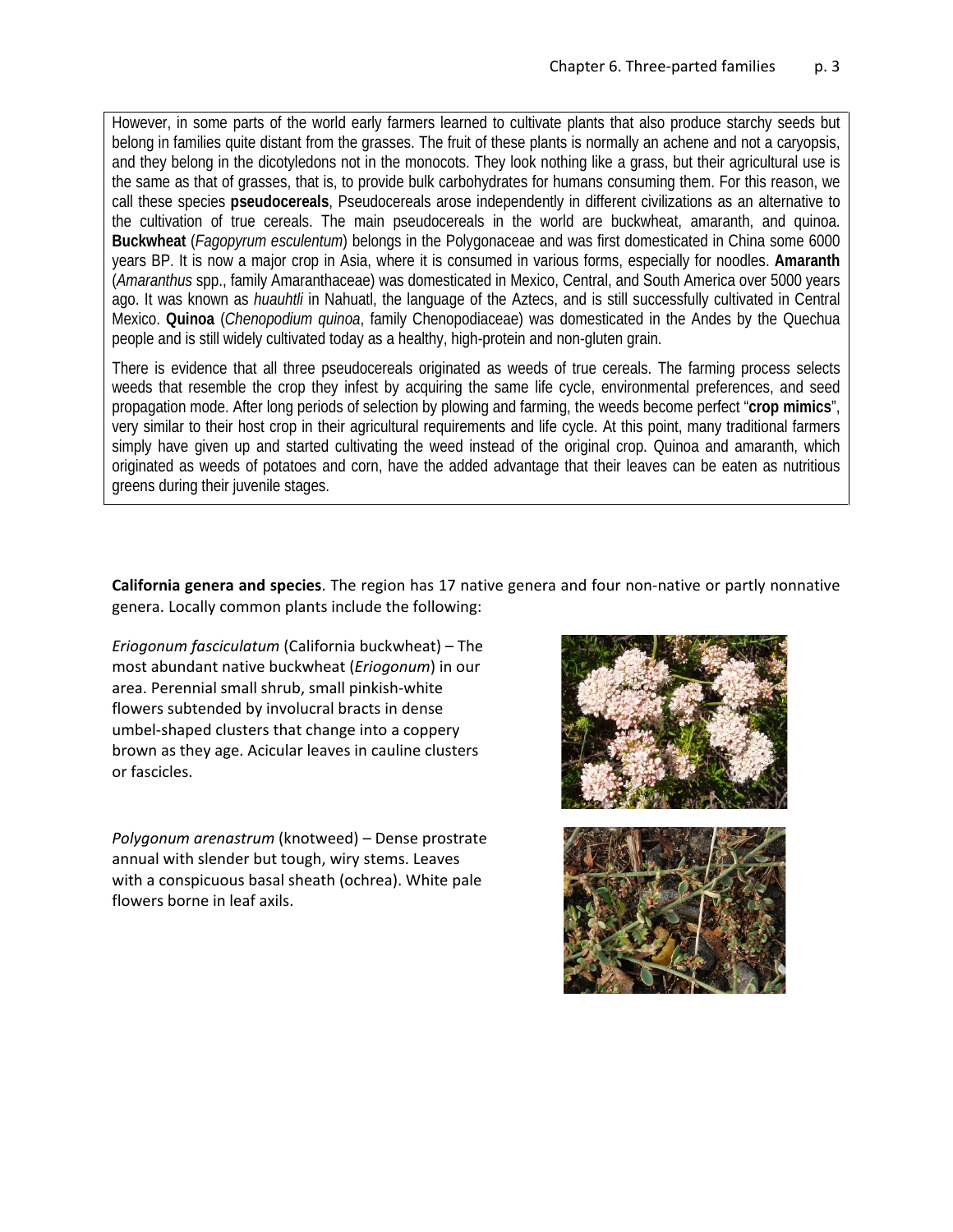*Rumex crispus* (curly dock) – Perennial herb displaying large green, oblanceolate leaves (30 cm) with wavy margins. Pale green flowers on panicles at the end of slender stems.

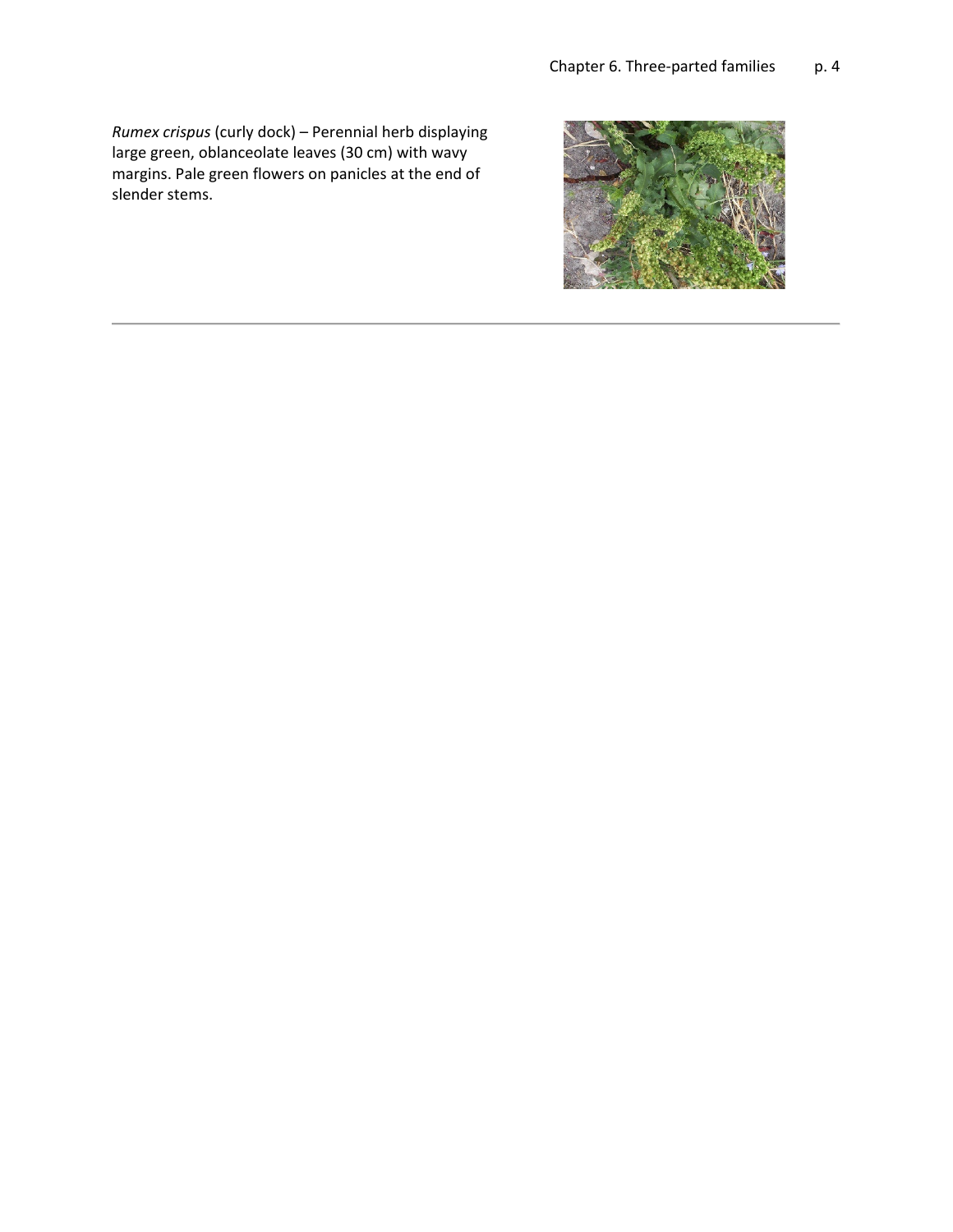## **LILlACEAE** (Lily Family)

The lily family has been controversial for many years, and different studies have treated it in many different manners. Now with modern molecular evidence we can no longer accept the lily family as an all-encompassing group held together by a similar basic flower plan, and the large group of Liliacaeae in California has been divided into several (ca. 17) splinter families. Many of these families are not evolutionarily related and represent several distinct lineages. For convenience in field identification, however, we are placing the members of this group into this extended (and, under the light of modern research, somewhat artificial) version of the lily family, including two distinct and important groups: the agave family (Agavaceae) and the onion family (Alliaceae). As a result, our coverage of the lily family embraces all 3-parted monocotyledons, including not only true lilies but also long-lived desert plants with succulent leaves and massive clusters of flowers (the Agavaceae), and most bulb-bearing monocots that display their flowers in umbels (the Alliaceae).

**General physiognomy**. Often bulb-bearing plants with simple, parallel-veined leaves and clusters (umbels, panicles, or racemes) of showy flowers with usually six colored tepals in two series of three sepals each.



reproductive elongation of the stem. Actinomorphic, often showy, flowers with six colored tepals (three sepals and three petals of similar color and shape); single pistil with a 3-chambered ovary formed by three connate carpels. The fruits are normally dry capsules that dehisce along the carpel sutures, gradually releasing the seed as the dry (Illustration: *Dichelostemma capitatum*, "blue dicks").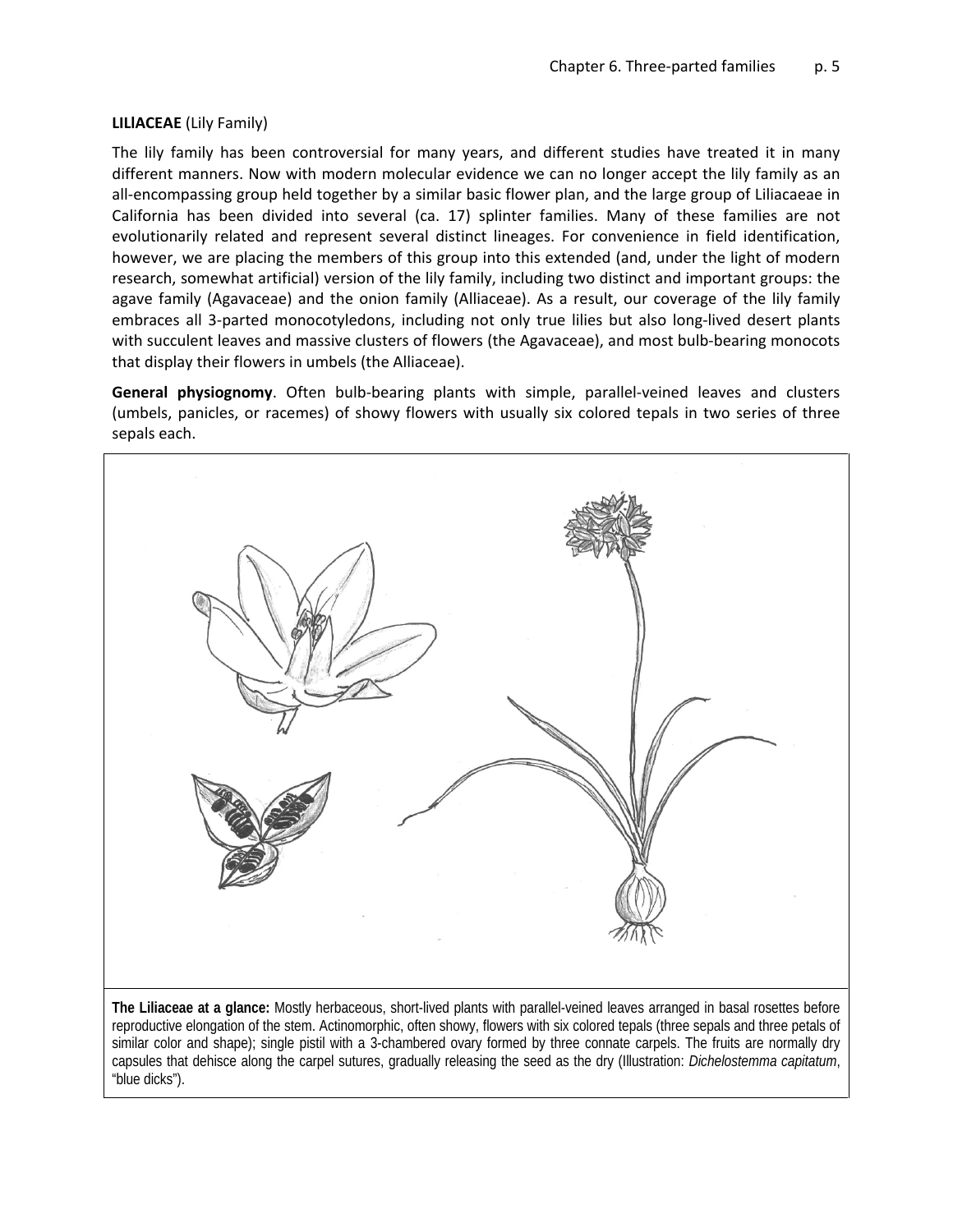**Vegetative morphology**. Mostly annuals or root-perennials with bulbs, tubers, or rhizomes, leaves with parallel veins, normally arranged in basal whorls before reproductive elongation of the short, groundlevel stem.

**Reproductive morphology.** Flowers usually showy, sometimes small, of many different colors and shapes, actinomorphic, borne singly or arranged in clusters of umbels, panicles, or racemes. Perianth composed of 6 colored tepals (similar sepals and petals), 6 (sometimes 3) stamens, and a single pistil with a 3-chambered ovary formed by the connation of 3 carpels. The fruits are normally dry capsules, or, more rarely, many-seeded berries.

**Taxonomic relationships**. The iris family (Iridaceae, also a monocot) may be sometimes confused with the Liliaceae. The Iridaceae, however, differs by having lanceolate (sword-shaped) leaves, 3 stamens (most lilies have 6), an inferior ovary (most lilies have superior ovaries), and flower buds hidden inside a pair of leaf-like bracts. As mentioned before, as a group the Liliaceae is controversial and recent botanists have split it into many separate families based on major differences in embryo development, seed details, leaf-vein patterns, and molecular studies. For this chapter, two distinct lily-like families have been lumped together within the larger Liliaceae: the Agavaceae (agave family), which is easily recognizable by its large, succulent leaves attached to a long-lived basal rosette and its immense inflorescences in gigantic flowering stems (or scapes); and the AIliaceae (onion family), recognizable by its characteristic onion odor and bracted umbels of flowers.

**Biodiversity and distributions**. The larger lily family has around 1,500 species worldwide and is poorly represented in tropical rainforests, although several live in tropical highlands and valleys. The family is particularly diverse in South Africa, the Mediterranean Basin, Australia, and California.

**Economic uses and ethnobotany**. The genus *Allium* contains a number of economically important crop plants, such as the onion (*Allium cepa*), garlic (*A. sativum*), leek (*A. porrum*), shallot (*A. oschaninii*), and chives (*A. schoenoprasum*). The genus *Agave* contains plants that are fermented to distill alcoholic spirits, such as the cultivated *Agave tequilana*, used for the production of tequila, and many other species of wild agaves used to distill mescal, an artisanal but powerful spirit. Because the leaves are rich in strong, parallel vascular bundles, two other species (*A. fourcroydes* and *A. sisalana*) are used to produce a natural fiber called henequen hemp. The widely cultivated *Aloe vera*, of African origin, is famous for the healing gel that seeps from inside its fleshy leaves, which is used in myriad herbal remedies. Finally, because of the striking beauty of their flowers, many plants in the family are used as ornamentals, including the tiger lily (*Lilium tigrinum*), the tulips (*Tulipa* spp.), the hyacinths (*Hyacinthus* spp.), and the Andean lily (*Alstroemeria* spp.).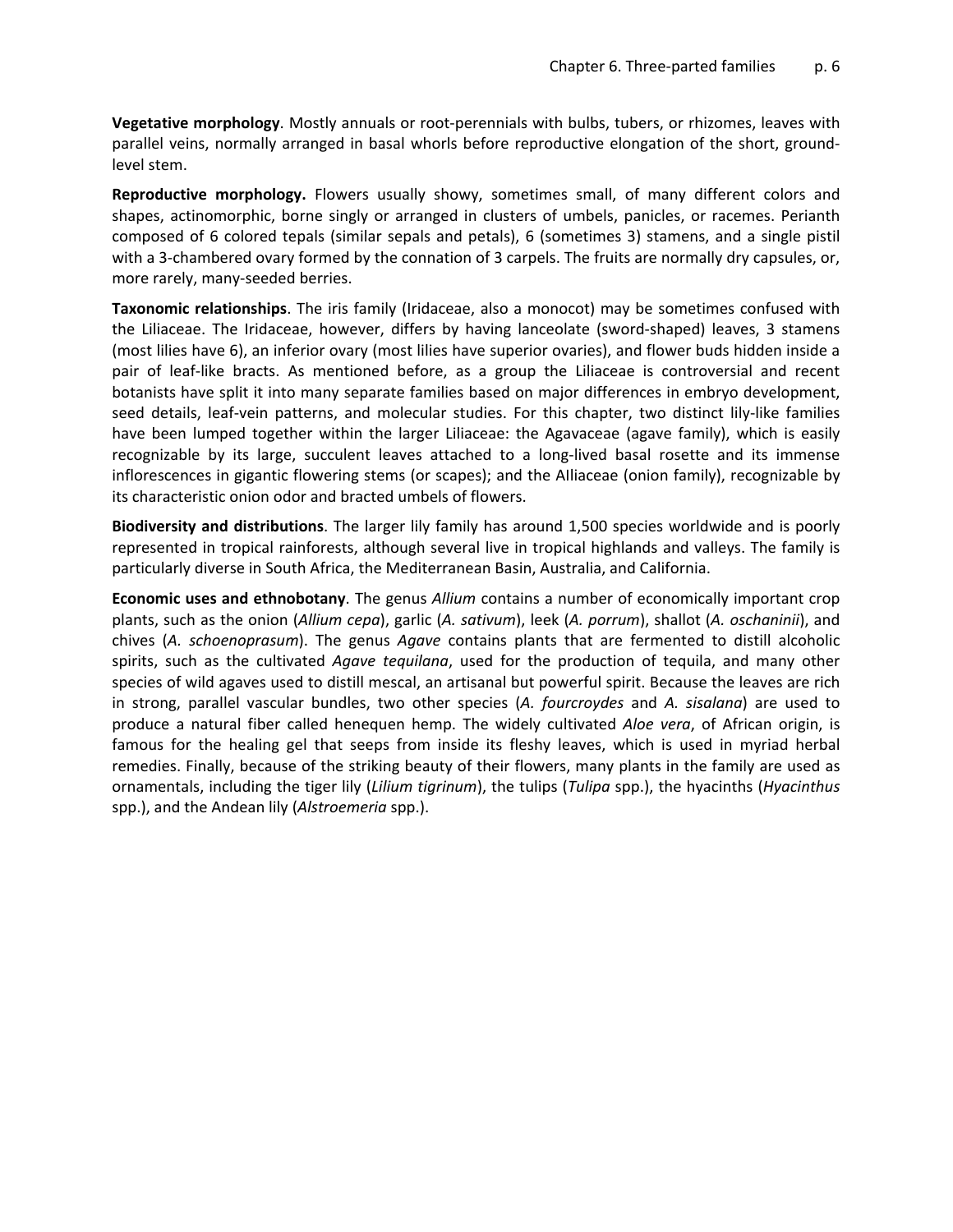## **Darwin in the kitchen: Why onions make grown-ups cry and garlic keeps vampires away**



Like all monocotyledons, the Lilliaceae lack true wood. They are really soft, leafy plants that often have two clear life-cycle states: they first spend time as a rosette phase, storing nutrients in underground organs (bulbs, tubers, or rhizomes) and then enter into a reproductive phase in which they produce the flowering stem or **scape** to reproduce and then die. Because of their herbaceous nature and their ability to store nutritious reserves underground, they are a favorite target for burrowing, or grubbing animals such as gophers, moles, or wild hogs.

Plants in the Lilliaceae have evolved a variety of ways to prevent ground-digging herbivores from eating their bulbs. Species in the onion family (Alliaceae), for example, produce irritating substances called **sulfenic acids** that act as a lachrymatory agent (triggers tearing and stinging on contact with the eyes) when the plant tissue is damaged. The release is due to the breaking open of the onion or

garlic cells. Damaging the cell allows sulfur-containing amino acid (sulfoxides, stored in the vacuoles), to get in contact with specific enzymes called alliinases, which then break down the sulfoxides into irritating sulfenic acids. Sulfenic acids, also called "lacrimatory factors" or LFs, are so hated by many burrowing animals that many gardeners in California plant wild garlic in their flower beds to keep pesky gophers away. Humans are able to consume large amounts of onions because the process of cooking partially breaks down the LFs and also denaturalizes the alliinase enzyme, preventing the formation of the irritants.

The legendary reputation of raw garlic in successfully keeping animals at bay was exploited by the Irish author Bram Stoker in his famous novel *Dracula* (1887) where Professor van Helsing uses garlic to protect helpless Lucy Westenra from the terrifying vampire, Count Dracula, by placing it in her room and around her neck.

Other plants defend themselves by combining calcium from the soil with oxalic acid, a simple product of the plant's metabolic cycle. The result is a set of sharp, needle-shaped crystals of calcium oxalate called **raphides**. Raphides penetrate into the mucilaginous tissue in the mouth and tongue of any herbivore daring to eat the plant, producing a very painful sensation in the mouth and, if swallowed, tearing the soft tissues of the throat or esophagus of a plant predator chewing on the plant's leaves. If the plant tissue itself contains toxins, raphides can produce severe toxic or allergic reactions by facilitating the passage of the plant's poison through the herbivore's skin. Animals quickly learn to avoid raphidebearing plants.

Agaves contain large amounts of raphids and most of them are inedible in raw form. However, humans have managed to consume agaves in different ways, such as distilling the fermented tissues, as in tequila and mescal, extracting juicy exudates from the center of the rosette, as in *pulque*, or by pit-roasting the center of the rosette for 2–3 days, until the process blunts down the needles by partial dissolution of the sharp needle-point.



Raphides in *Agave deserti*, in California (photo credit: Yocelyn Villa, Ezcurra Lab)